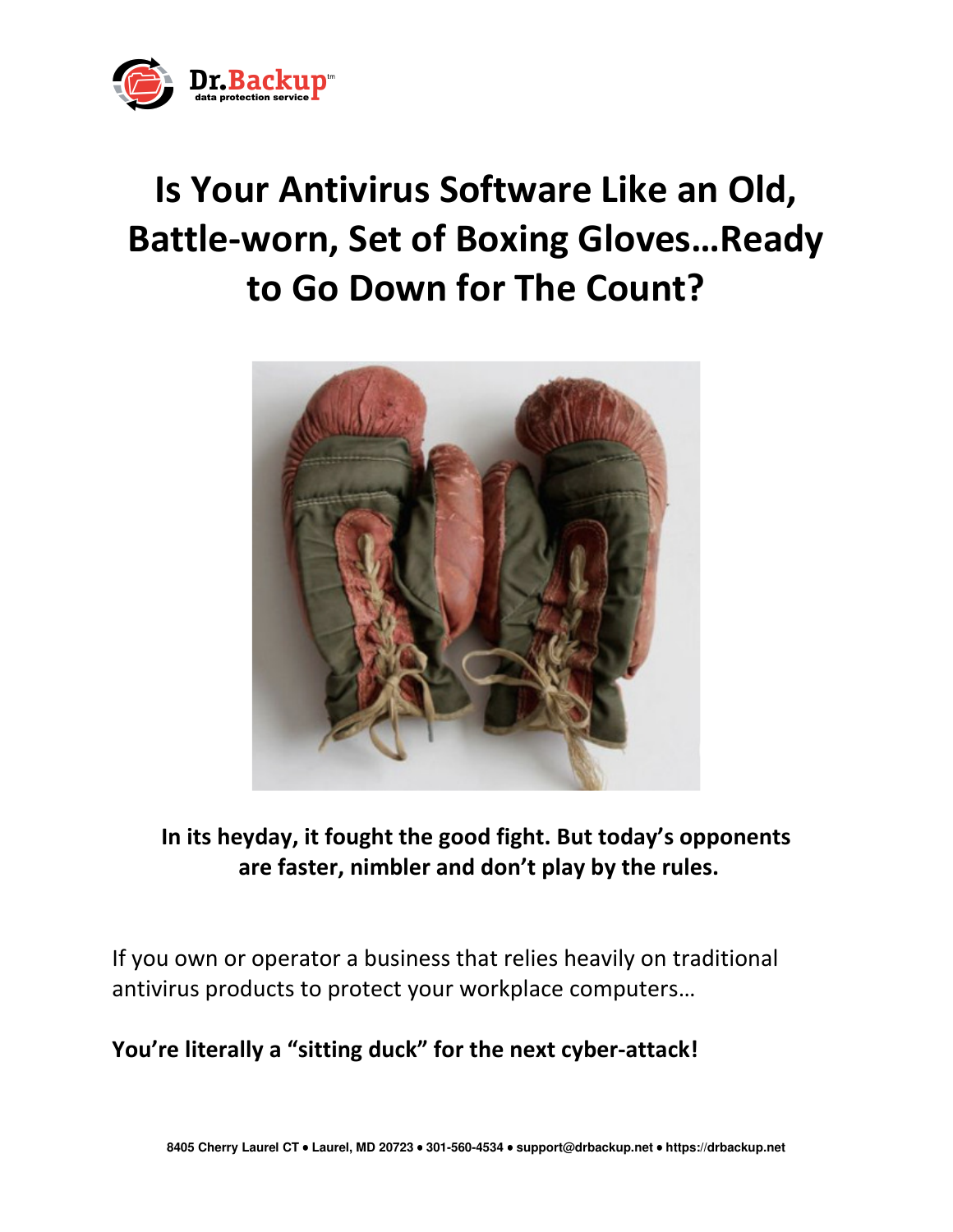

Because it takes only one misstep, by one employee, to bring your business operations to a grinding halt.

Each day 500,000+ malware variants ("viruses") are reported worldwide. This includes "zero-day" exploits never seen before.

Under this load, traditional signature-based antivirus products simply don't have a chance.

Even newer artificial intelligence-based security can't adapt quick enough to prevent all cybercrime.

#### But you don't need to sit around waiting to get "knocked out."

Because now, there's a painless way to say GOODBYE to the threat of ransomware…and say HELLO to a less stressful computing experience!

Imagine not having to worry about a single unintended click, a malicious email attachment, or a moment of carelessness on the web…

Causing major data loss.

### It's actually never been easier to protect YOUR business from a computer data breach…

Using the same technology that large commercial, municipal and military organizations worldwide are RUSHING to implement…

But at a fraction of the cost they will invest!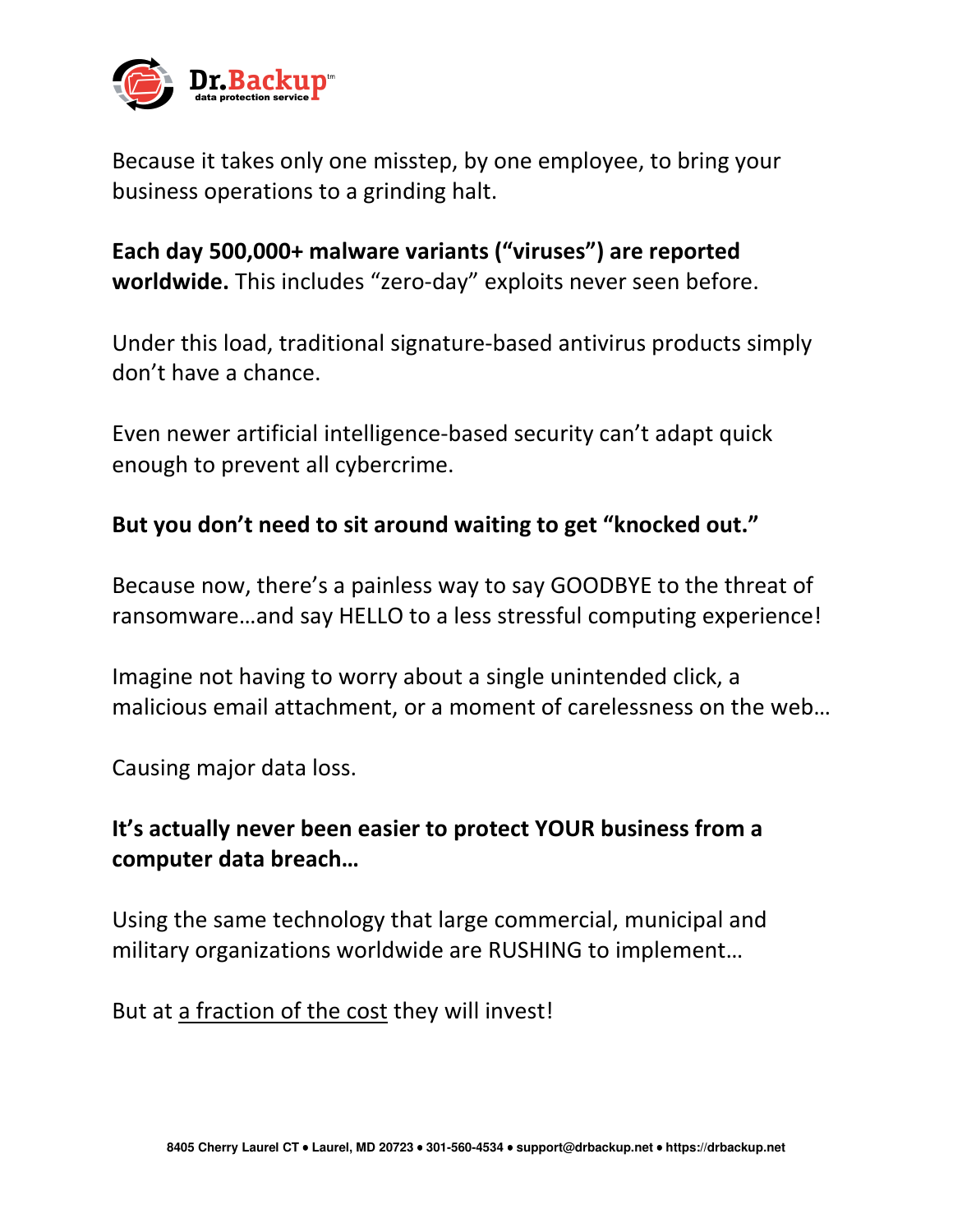

## Zero Trust Security Filters are now an integral part of the Dr.Backup B3 Data Protection Service.

And this powerful technology can be rapidly deployed in your workplace -- by data protection experts that businesses have trusted for over 20 years!

#### Here's how it works.

With your team's cooperation, our technicians remotely install a Zero Trust security agent on each of your Windows computers.

This generally takes 5 minutes per device.

After installation, these agents "watch and learn" the applications you use.

#### This learning process generally lasts 2-3 weeks.

The data being gathered helps to create "white lists" -- which are the foundation of Zero Trust protection.

Next, security filters are activated on your computers. This means that going forward, only previously registered applications can execute.

Should an attempt be made to start ANY application NOT in the security filters -- it will initially be blocked.

This ensures system integrity is preserved...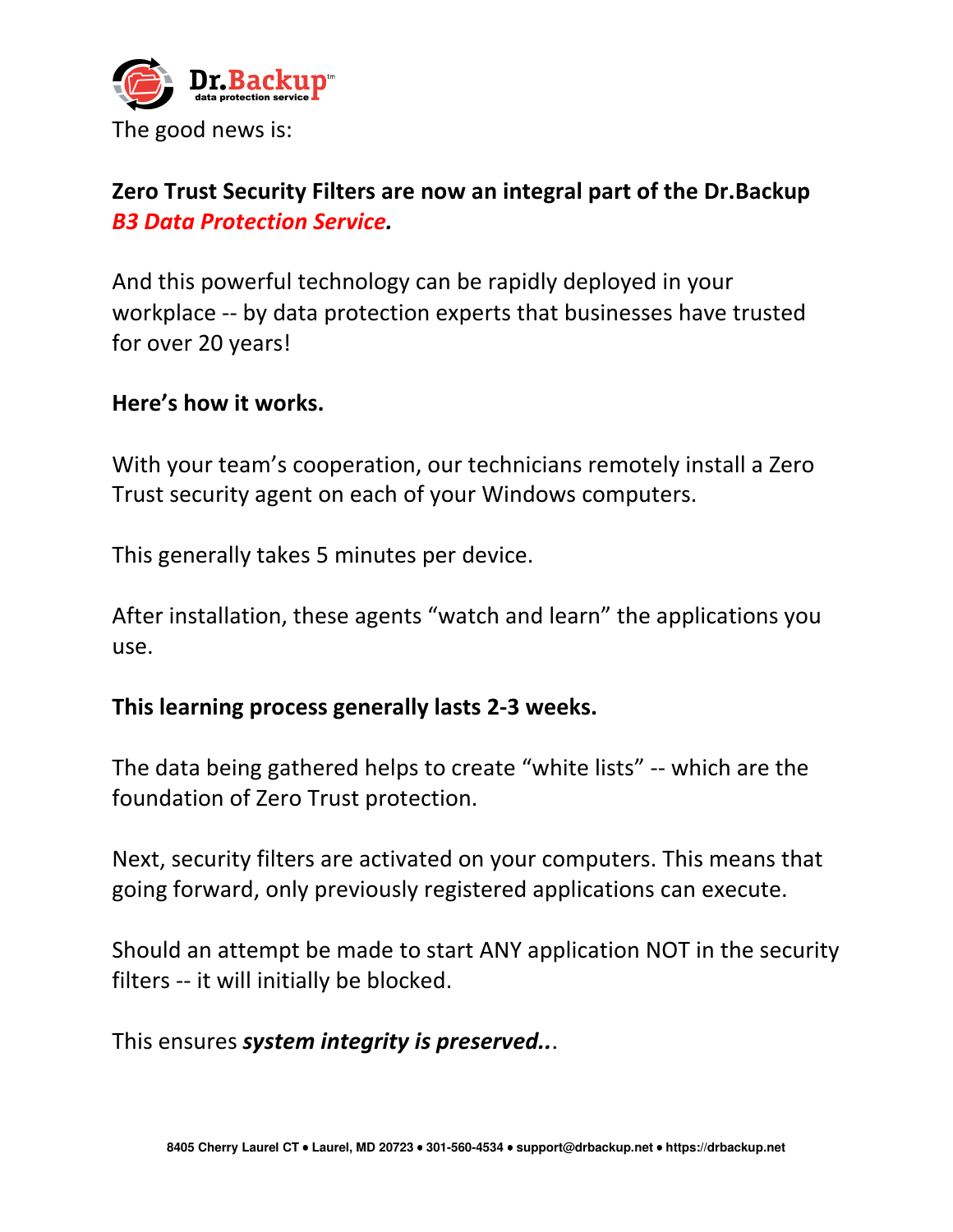

But a blocked application will cause a pop-up support form to automatically appear on the PC screen -- so the user has an option to request technical assistance.

In this way, security experts can help review, and if appropriate, add new applications to Zero Trust Security Filters in near-real time.

And in case you're wondering…

Windows updates and revisions to widely-used business software, are routinely updated in your security filters by our team.

This keeps computers safe – without creating an undue burden.

Over time, you'll gain confidence in the "trust nobody" approach to data protection…

And consider Zero Trust as an indispensable component of your computing infrastructure.

#### But hey…I already back up my data…isn't that enough?

EVERY DATA PROTECTION PLAN SHOULD ABSOLUTELY START WITH A RELIABLE BACKUP PROCESS…

Since NO security solution is 100% perfect.

And, the only way to retrieve data loss from fire, flood, theft, equipment failure and human error is using your backups.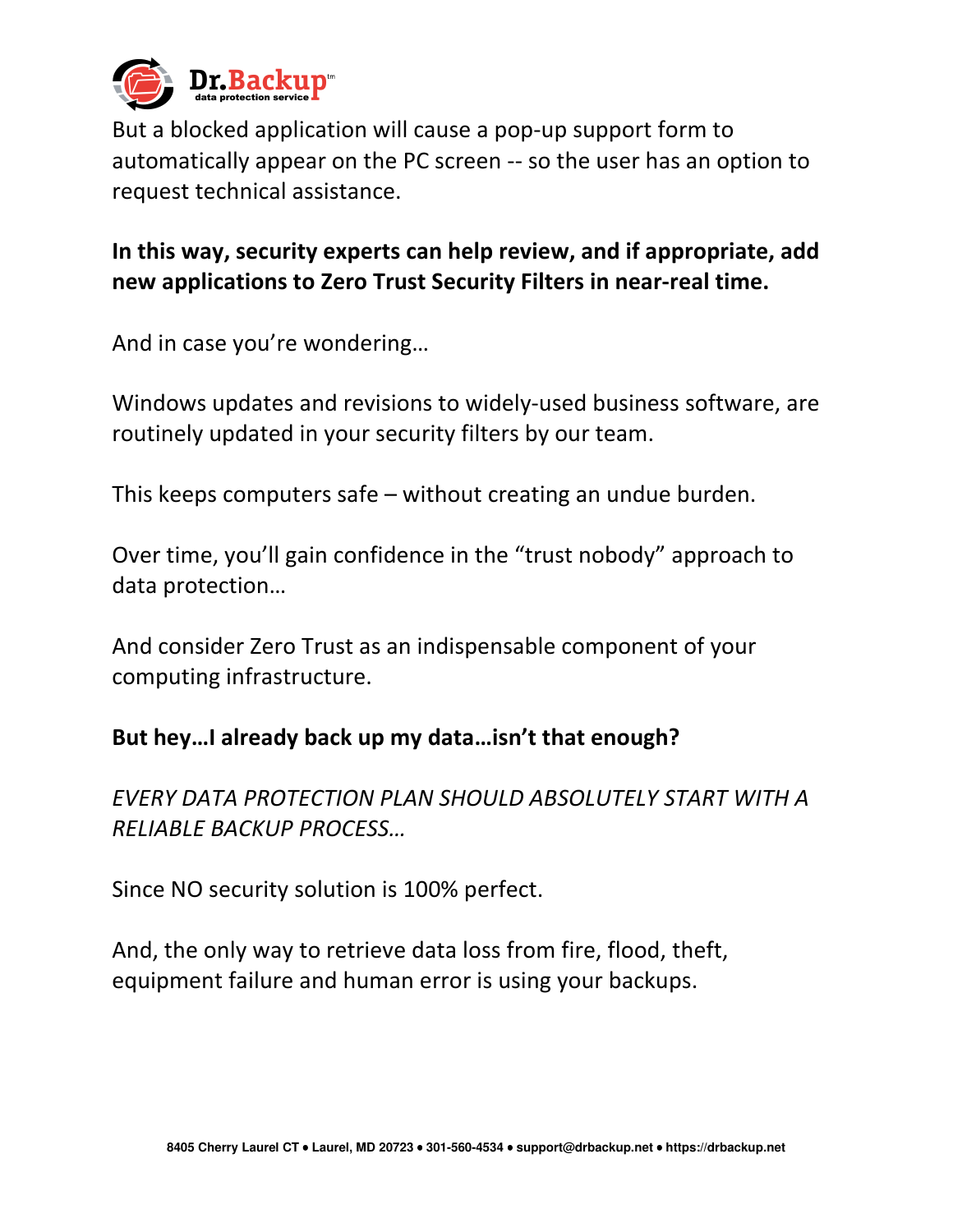

# However, Zero Trust is a NEW and DIFFERENT type of data protection.

It's a loss PREVENTION tool and the perfect COMPLEMENT to any backup service.

Think about it this way:

An ounce of prevention is worth a pound of cure when it comes to fighting cybercrime.

Using backups to recover data from a ransomware/malware attack is ALWAYS going to be a disruptive and time-consuming effort…

#### So why not avoid the pain and lost revenue caused by downtime?

Besides, even if you do restore your files…

"Bad actors" will likely upload your data to the "Dark Web" for sale.

Now, you run the added risk of exposing your trade secrets and customer information to the world…including your competition!

With Zero Trust Security Filters installed on all your PCs and Servers, you prevent the bad guys from running their ransomware encryption and extraction software.

#### This dramatically cripples their ability to victimize you!

Zero Trust Security Filters are the same technology we use internally to protect staff PCs – and now it can protect you too!